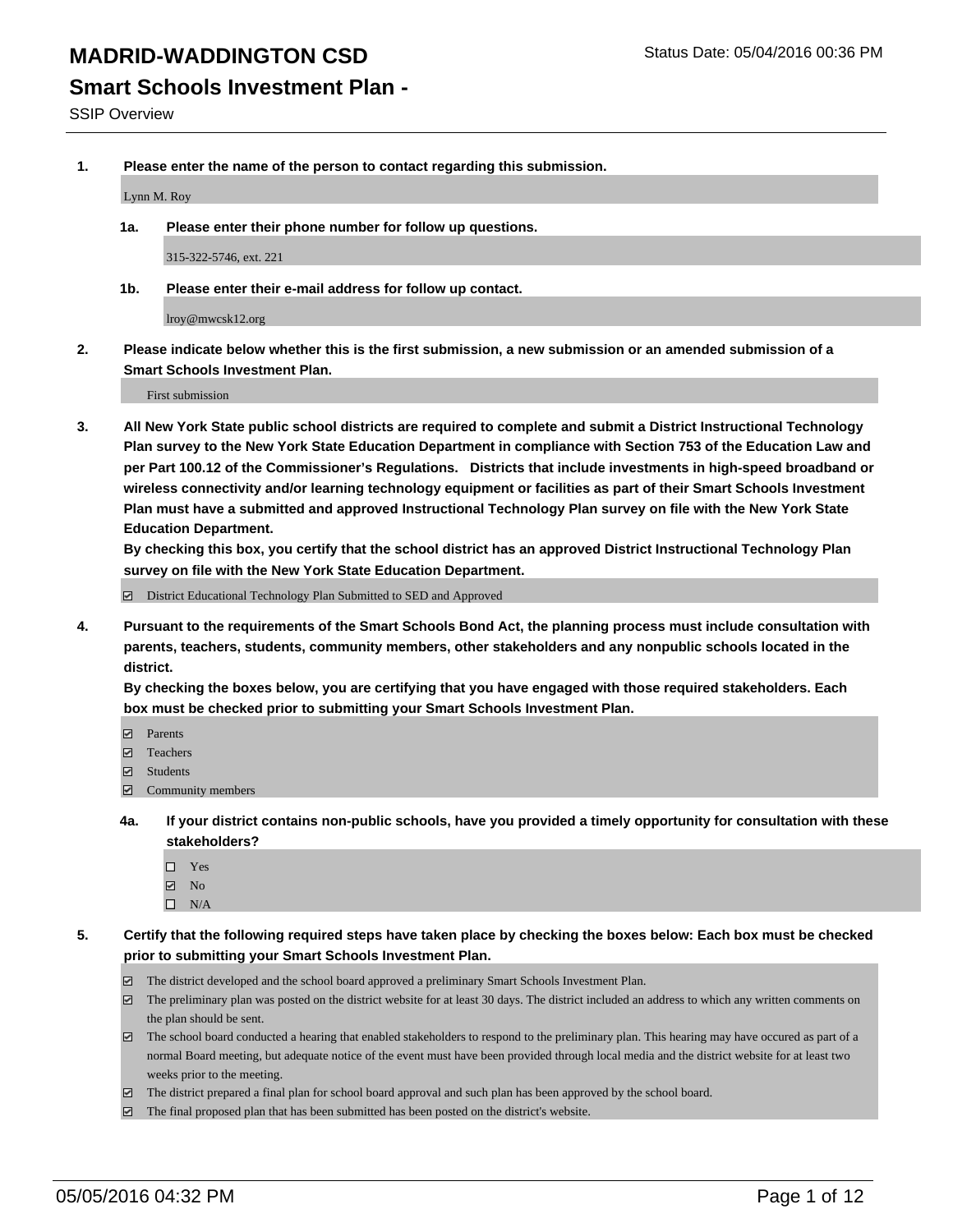#### **Smart Schools Investment Plan -**

SSIP Overview

**5a. Please upload the proposed Smart Schools Investment Plan (SSIP) that was posted on the district's website. Note that this should be different than your recently submitted Educational Technology Survey. The Final SSIP, as approved by the School Board, should also be posted on the website and remain there during the course of the projects contained therein.**

District Smart Schools Investment Plan.docx

**6. Please enter an estimate of the total number of students and staff that will benefit from this Smart Schools Investment Plan based on the cumulative projects submitted to date.**

770

**7. An LEA/School District may partner with one or more other LEA/School Districts to form a consortium to pool Smart Schools Bond Act funds for a project that meets all other Smart School Bond Act requirements. Each school district participating in the consortium will need to file an approved Smart Schools Investment Plan for the project and submit a signed Memorandum of Understanding that sets forth the details of the consortium including the roles of each respective district.**

 $\Box$  The district plans to participate in a consortium to partner with other school district(s) to implement a Smart Schools project.

**8. Please enter the name and 6-digit SED Code for each LEA/School District participating in the Consortium.**

| <b>Partner LEA/District</b> | ISED BEDS Code |
|-----------------------------|----------------|
| (No Response)               | (No Response)  |

**9. Please upload a signed Memorandum of Understanding with all of the participating Consortium partners.**

(No Response)

**10. Your district's Smart Schools Bond Act Allocation is:**

\$829,943

**11. Enter the budget sub-allocations by category that you are submitting for approval at this time. If you are not budgeting SSBA funds for a category, please enter 0 (zero.) If the value entered is \$0, you will not be required to complete that survey question.**

|                                       | Sub-<br>Allocations |
|---------------------------------------|---------------------|
| <b>School Connectivity</b>            | 0                   |
| Connectivity Projects for Communities | 0                   |
| Classroom Technology                  | 360,000             |
| Pre-Kindergarten Classrooms           | $\Omega$            |
| Replace Transportable Classrooms      | $\Omega$            |
| High-Tech Security Features           | 0                   |
| Totals:                               | 360,000.00          |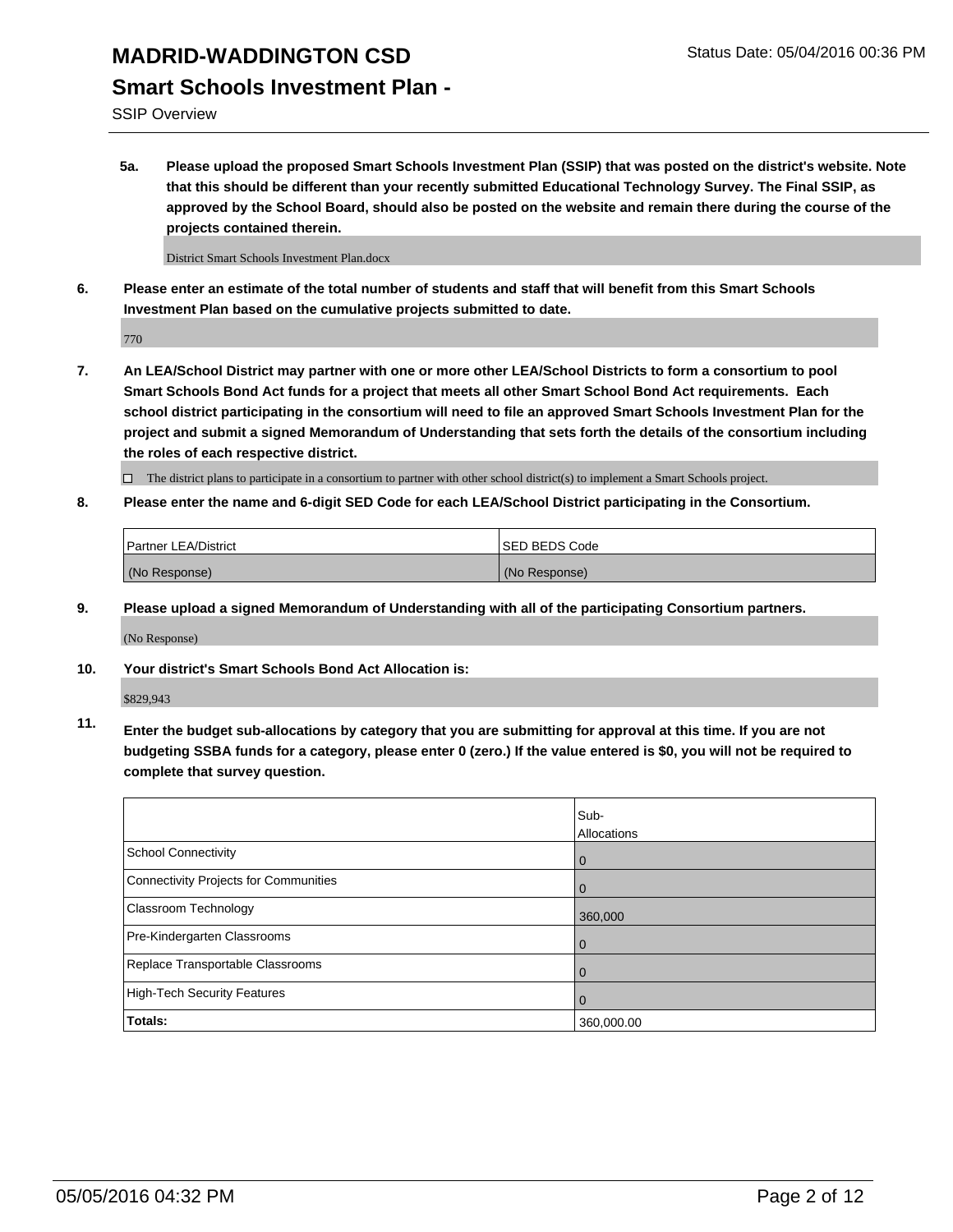# **MADRID-WADDINGTON CSD** Status Date: 05/04/2016 00:36 PM **Smart Schools Investment Plan -**

School Connectivity

- **1. In order for students and faculty to receive the maximum benefit from the technology made available under the Smart Schools Bond Act, their school buildings must possess sufficient connectivity infrastructure to ensure that devices can be used during the school day. Smart Schools Investment Plans must demonstrate that:**
	- **sufficient infrastructure that meets the Federal Communications Commission's 100 Mbps per 1,000 students standard currently exists in the buildings where new devices will be deployed, or**
	- **is a planned use of a portion of Smart Schools Bond Act funds, or**
	- **is under development through another funding source.**

**Smart Schools Bond Act funds used for technology infrastructure or classroom technology investments must increase the number of school buildings that meet or exceed the minimum speed standard of 100 Mbps per 1,000 students and staff within 12 months. This standard may be met on either a contracted 24/7 firm service or a "burstable" capability. If the standard is met under the burstable criteria, it must be:**

**1. Specifically codified in a service contract with a provider, and**

**2. Guaranteed to be available to all students and devices as needed, particularly during periods of high demand, such as computer-based testing (CBT) periods.**

**Please describe how your district already meets or is planning to meet this standard within 12 months of plan submission.**

(No Response)

- **1a. If a district believes that it will be impossible to meet this standard within 12 months, it may apply for a waiver of this requirement, as described on the Smart Schools website. The waiver must be filed and approved by SED prior to submitting this survey.**
	- □ By checking this box, you are certifying that the school district has an approved waiver of this requirement on file with the New York State Education Department.
- **2. Connectivity Speed Calculator (Required)**

|                         | Number of<br>Students | Multiply by<br>100 Kbps | Divide by 1000 Current Speed<br>to Convert to<br>Reauired<br>Speed in Mb | lin Mb             | Expected<br>Speed to be<br>Attained Within   Required<br>12 Months | <b>Expected Date</b><br>l When<br>Speed Will be<br>l Met |
|-------------------------|-----------------------|-------------------------|--------------------------------------------------------------------------|--------------------|--------------------------------------------------------------------|----------------------------------------------------------|
| <b>Calculated Speed</b> | (No<br>Response)      | (No Response)           | (No<br>Response)                                                         | l (No<br>Response) | (No<br>Response)                                                   | l (No<br>Response)                                       |

#### **3. Briefly describe how you intend to use Smart Schools Bond Act funds for high-speed broadband and/or wireless connectivity projects in school buildings.**

(No Response)

**4. Briefly describe the linkage between the district's District Instructional Technology Plan and the proposed projects. (There should be a link between your response to this question and your response to Question 1 in Part E. Curriculum and Instruction "What are the district's plans to use digital connectivity and technology to improve teaching and learning?)**

(No Response)

**5. If the district wishes to have students and staff access the Internet from wireless devices within the school building, or in close proximity to it, it must first ensure that it has a robust Wi-Fi network in place that has sufficient bandwidth to meet user demand.**

**Please describe how you have quantified this demand and how you plan to meet this demand.**

(No Response)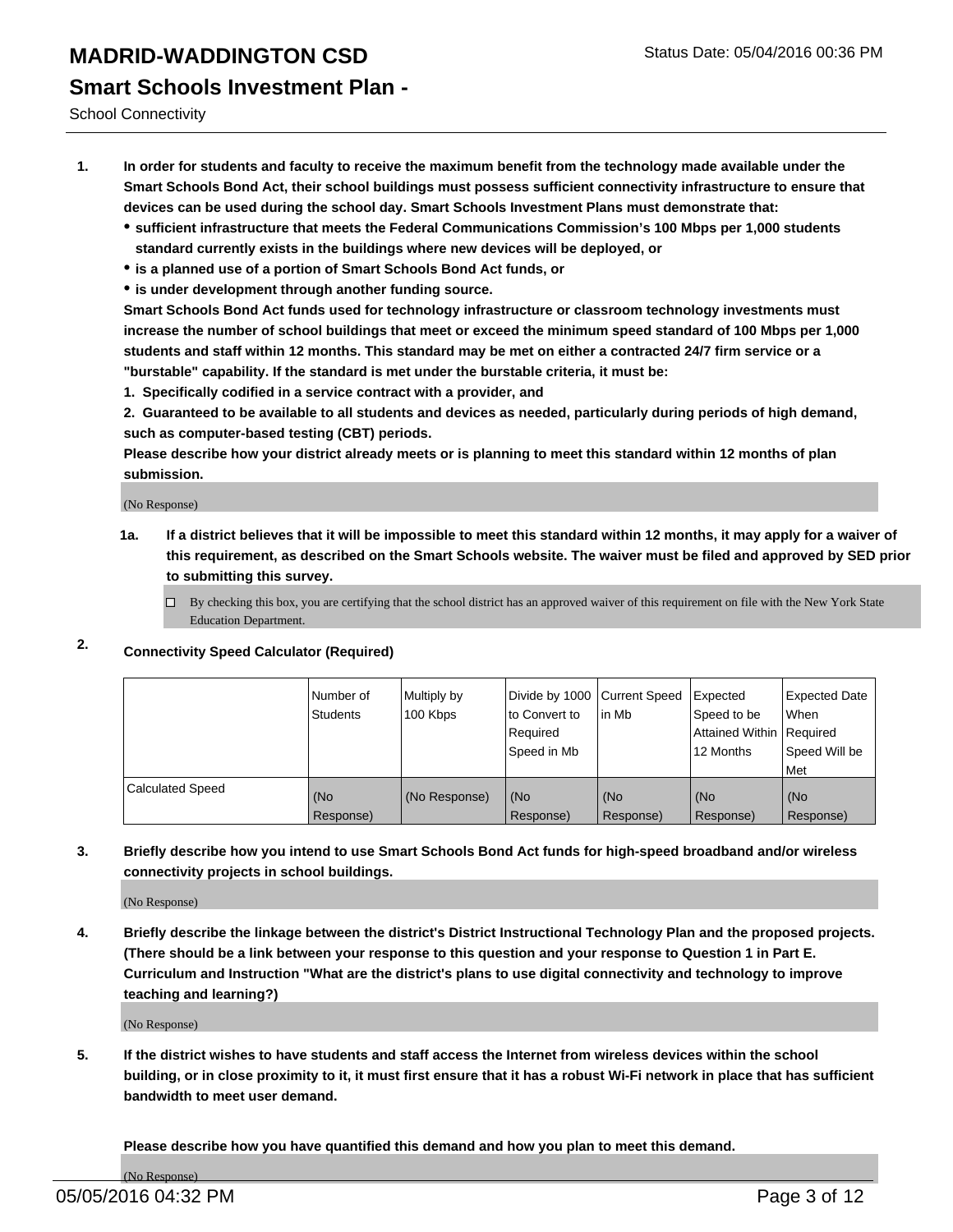### **Smart Schools Investment Plan -**

School Connectivity

**6. As indicated on Page 5 of the guidance, the Office of Facilities Planning will have to conduct a preliminary review of all capital projects, including connectivity projects.**

| Project Number |  |
|----------------|--|
| (No Response)  |  |

**7. Certain high-tech security and connectivity infrastructure projects may be eligible for an expedited review process as determined by the Office of Facilities Planning.**

**Was your project deemed eligible for streamlined review?**

(No Response)

**8. Include the name and license number of the architect or engineer of record.**

| Name          | License Number |
|---------------|----------------|
| (No Response) | (No Response)  |

**9. If you are submitting an allocation for School Connectivity complete this table. Note that the calculated Total at the bottom of the table must equal the Total allocation for this category that you entered in the SSIP Overview overall budget.** 

|                                            | Sub-              |
|--------------------------------------------|-------------------|
|                                            | <b>Allocation</b> |
| Network/Access Costs                       | (No Response)     |
| <b>Outside Plant Costs</b>                 | (No Response)     |
| School Internal Connections and Components | (No Response)     |
| <b>Professional Services</b>               | (No Response)     |
| Testing                                    | (No Response)     |
| <b>Other Upfront Costs</b>                 | (No Response)     |
| <b>Other Costs</b>                         | (No Response)     |
| Totals:                                    |                   |

| Select the allowable expenditure | Item to be purchased | Quantity      | Cost per Item | <b>Total Cost</b> |
|----------------------------------|----------------------|---------------|---------------|-------------------|
| type.                            |                      |               |               |                   |
| Repeat to add another item under |                      |               |               |                   |
| each type.                       |                      |               |               |                   |
| (No Response)                    | (No Response)        | (No Response) | (No Response) | (No Response)     |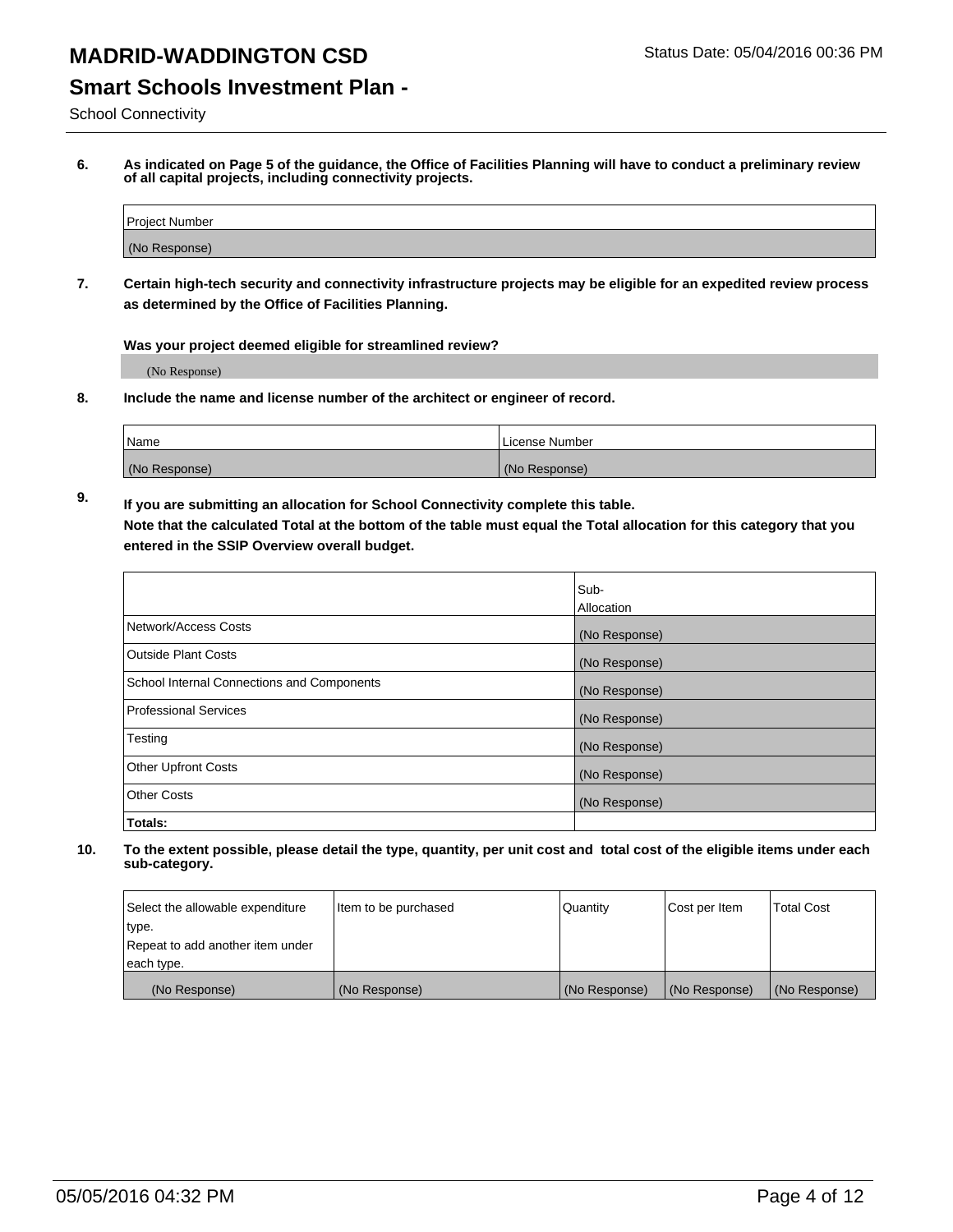#### **Smart Schools Investment Plan -**

Community Connectivity (Broadband and Wireless)

**1. Briefly describe how you intend to use Smart Schools Bond Act funds for high-speed broadband and/or wireless connectivity projects in the community.**

(No Response)

**2. Please describe how the proposed project(s) will promote student achievement and increase student and/or staff access to the Internet in a manner that enhances student learning and/or instruction outside of the school day and/or school building.**

(No Response)

**3. Community connectivity projects must comply with all the necessary local building codes and regulations (building and related permits are not required prior to plan submission).**

 $\Box$  I certify that we will comply with all the necessary local building codes and regulations.

**4. Please describe the physical location of the proposed investment.**

(No Response)

**5. Please provide the initial list of partners participating in the Community Connectivity Broadband Project, along with their Federal Tax Identification (Employer Identification) number.**

| <b>Project Partners</b> | I Federal ID # |
|-------------------------|----------------|
| (No Response)           | (No Response)  |

**6. If you are submitting an allocation for Community Connectivity, complete this table.**

**Note that the calculated Total at the bottom of the table must equal the Total allocation for this category that you entered in the SSIP Overview overall budget.**

|                                    | Sub-Allocation |
|------------------------------------|----------------|
| Network/Access Costs               | (No Response)  |
| <b>Outside Plant Costs</b>         | (No Response)  |
| <b>Tower Costs</b>                 | (No Response)  |
| <b>Customer Premises Equipment</b> | (No Response)  |
| <b>Professional Services</b>       | (No Response)  |
| Testing                            | (No Response)  |
| Other Upfront Costs                | (No Response)  |
| <b>Other Costs</b>                 | (No Response)  |
| Totals:                            |                |

| Select the allowable expenditure | litem to be purchased | Quantity      | Cost per Item | <b>Total Cost</b> |
|----------------------------------|-----------------------|---------------|---------------|-------------------|
| type.                            |                       |               |               |                   |
| Repeat to add another item under |                       |               |               |                   |
| each type.                       |                       |               |               |                   |
| (No Response)                    | (No Response)         | (No Response) | (No Response) | (No Response)     |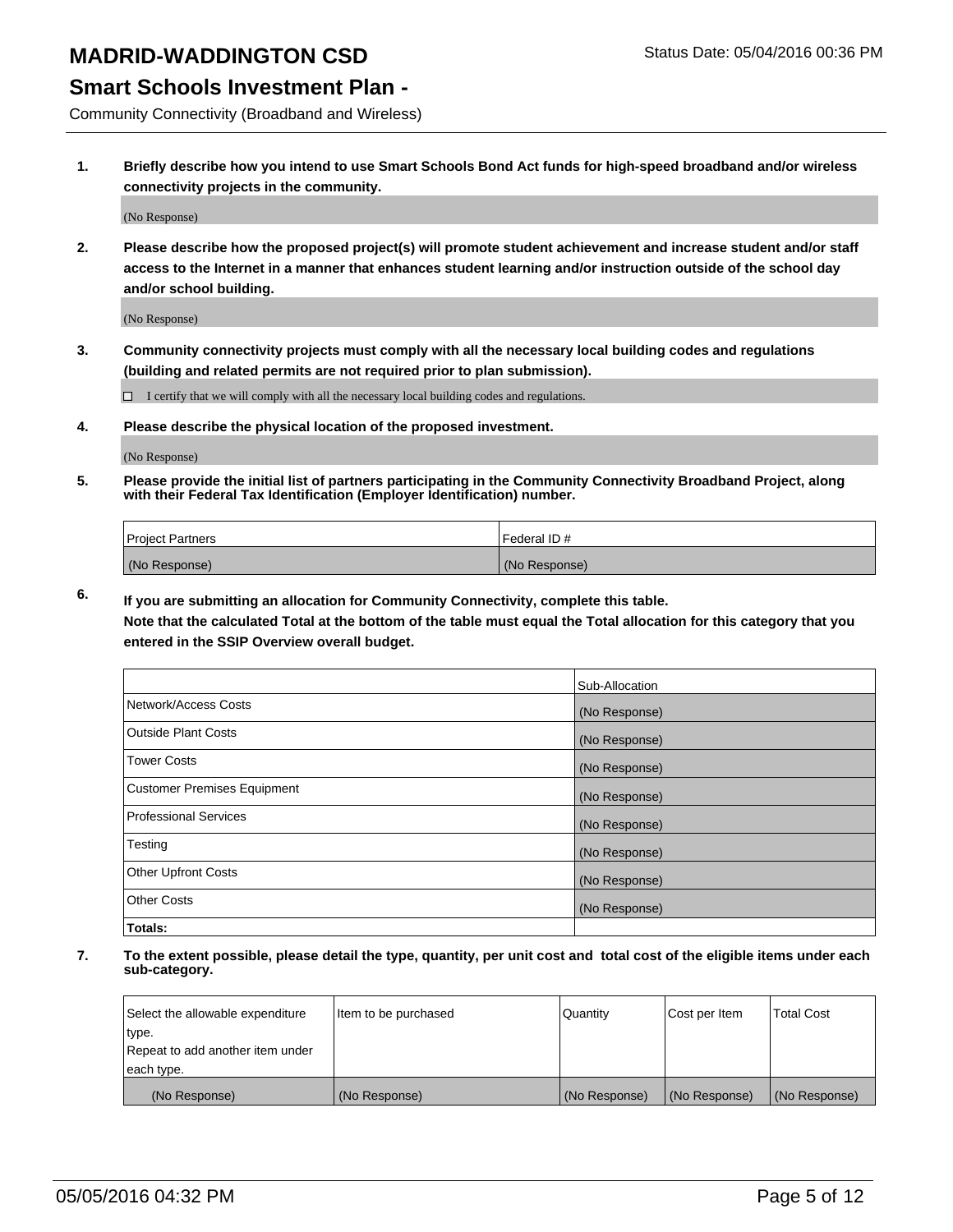**Smart Schools Investment Plan -**

#### Classroom Learning Technology

**1. In order for students and faculty to receive the maximum benefit from the technology made available under the Smart Schools Bond Act, their school buildings must possess sufficient connectivity infrastructure to ensure that devices can be used during the school day. Smart Schools Investment Plans must demonstrate that sufficient infrastructure that meets the Federal Communications Commission's 100 Mbps per 1,000 students standard currently exists in the buildings where new devices will be deployed, or is a planned use of a portion of Smart Schools Bond Act funds, or is under development through another funding source.**

**Smart Schools Bond Act funds used for technology infrastructure or classroom technology investments must increase the number of school buildings that meet or exceed the minimum speed standard of 100 Mbps per 1,000 students and staff within 12 months. This standard may be met on either a contracted 24/7 firm service or a "burstable" capability. If the standard is met under the burstable criteria, it must be:**

**1. Specifically codified in a service contract with a provider, and**

**2. Guaranteed to be available to all students and devices as needed, particularly during periods of high demand, such as computer-based testing (CBT) periods.**

**Please describe how your district already meets or is planning to meet this standard within 12 months of plan submission.**

MWCS has contracted with NERIC (Capital Region BOCES) to supply the minimum speed standard for all the instructional buildings. This contract began July1 2015. The contract allowed for an increase from 40 MB to 70 MB. The contracted will continue to increase proportionally with system capacity.

The total contracted Internet access bandwidth for the district is now currently 70 Mb. This refers to the speed configured to get from the district hub out to the Internet. The District currently has wireless access points in use. The District has 90% coverage currently. It is anticipated that the District will have 100% total coverage by December, 2016, following the July 2015 SED approved Capital Project Improvements. Additionally, the District uses a wireless controller. The port speed of the switches that are less than five years old in use in the district is 5 GB.

- **1a. If a district believes that it will be impossible to meet this standard within 12 months, it may apply for a waiver of this requirement, as described on the Smart Schools website. The waiver must be filed and approved by SED prior to submitting this survey.**
	- $\Box$  By checking this box, you are certifying that the school district has an approved waiver of this requirement on file with the New York State Education Department.

#### **2. Connectivity Speed Calculator (Required)**

|                  | Number of<br>Students | Multiply by<br>100 Kbps | Divide by 1000 Current Speed<br>to Convert to<br>Reauired<br>Speed in Mb | lin Mb | Expected<br>Speed to be<br>Attained Within   Required<br>12 Months | <b>Expected Date</b><br>lWhen<br>Speed Will be<br><b>Met</b> |
|------------------|-----------------------|-------------------------|--------------------------------------------------------------------------|--------|--------------------------------------------------------------------|--------------------------------------------------------------|
| Calculated Speed | 695                   | 69.500                  | 69.5                                                                     | 70     | 70                                                                 | <b>Currently Met</b>                                         |

**3. If the district wishes to have students and staff access the Internet from wireless devices within the school building, or in close proximity to it, it must first ensure that it has a robust Wi-Fi network in place that has sufficient bandwidth to meet user demand.**

**Please describe how you have quantified this demand and how you plan to meet this demand.**

Given the information above, MWCS is confident that it will have a robust Wi-Fi network in place that has sufficient bandwidth to meet user (staff and students) demand. An approximation of 700 District students, in addition to 150 staff members, with 2 devices each for a total of 1700 concurrent devices was used to quantify this demand. Additionally, a secure guest wifi network supporting 1536 concurrently connected devices has been configured. This network will be available from 3:30 PM through 7:00 AM, M-F; all day Saturday and Sunday. The 2015 capital project to be complete by December 2016 will address the specifications above.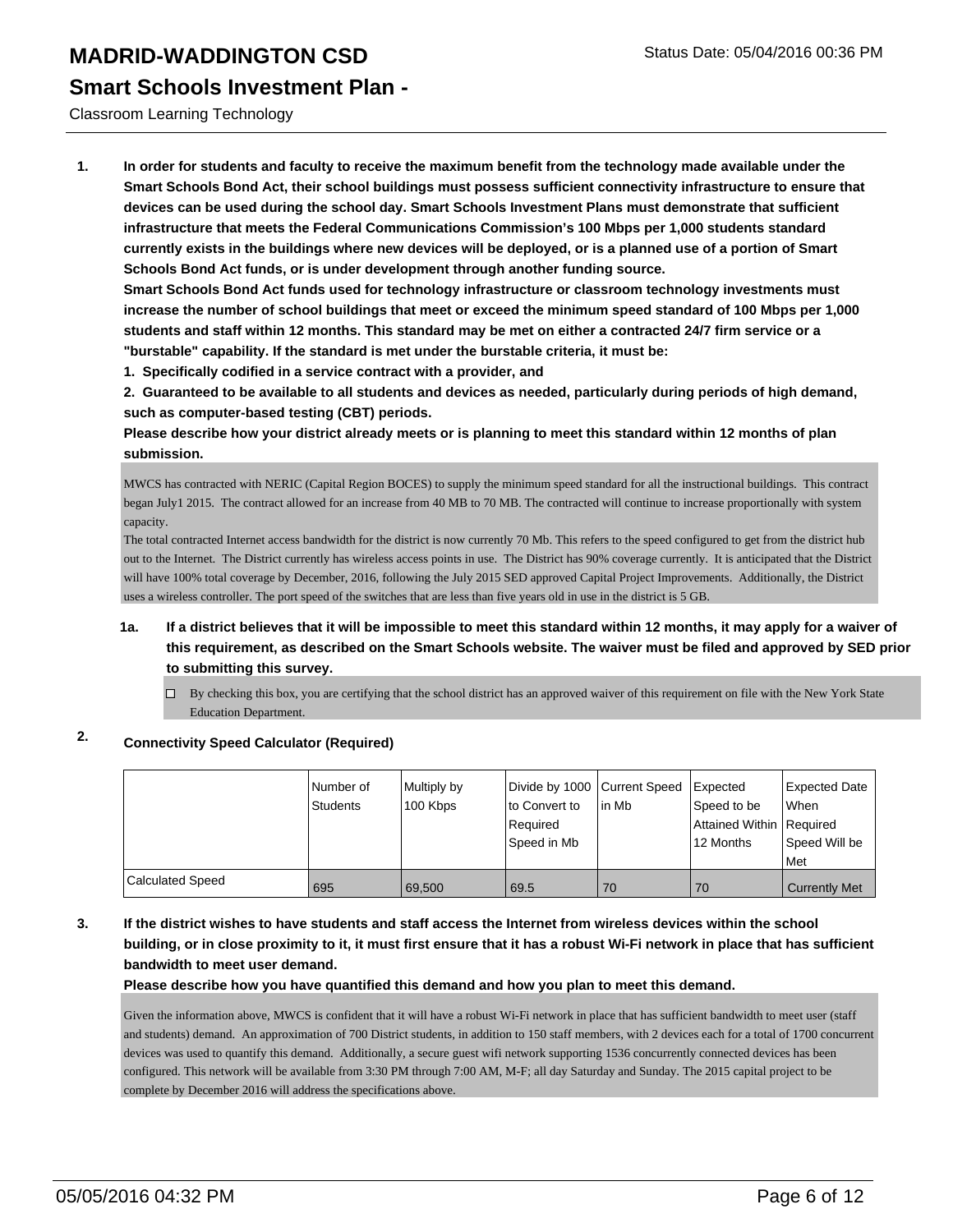#### **Smart Schools Investment Plan -**

Classroom Learning Technology

**4. All New York State public school districts are required to complete and submit an Instructional Technology Plan survey to the New York State Education Department in compliance with Section 753 of the Education Law and per Part 100.12 of the Commissioner's Regulations.**

**Districts that include educational technology purchases as part of their Smart Schools Investment Plan must have a submitted and approved Instructional Technology Plan survey on file with the New York State Education Department.**

- $\boxdot$  By checking this box, you are certifying that the school district has an approved Instructional Technology Plan survey on file with the New York State Education Department.
- **5. Describe the devices you intend to purchase and their compatibility with existing or planned platforms or systems. Specifically address the adequacy of each facility's electrical, HVAC and other infrastructure necessary to install and support the operation of the planned technology.**

The District plans to purchase 75" interactive panels to drive classroom instruction. They will replace current interactive whiteboards, eliminating projectors. Teacher computer stations will remain updated and compatible with both the interactive panels and other District devices. The district will continue to purchase mobile devices for use in the classroom, increasing the inventory so that each student will have access to a device at all times during the school day. Both the interactive panels and student devices will be purchased so that compatibility between devices and platforms will be optimal.

- **6. Describe how the proposed technology purchases will:**
	- **> enhance differentiated instruction;**
	- **> expand student learning inside and outside the classroom;**
	- **> benefit students with disabilities and English language learners; and**
	- **> contribute to the reduction of other learning gaps that have been identified within the district.**

**The expectation is that districts will place a priority on addressing the needs of students who struggle to succeed in a rigorous curriculum. Responses in this section should specifically address this concern and align with the district's Instructional Technology Plan (in particular Question 2 of E. Curriculum and Instruction: "Does the district's instructional technology plan address the needs of students with disabilities to ensure equitable access to instruction, materials and assessments?" and Question 3 of the same section: "Does the district's instructional technology plan address the provision of assistive technology specifically for students with disabilities to ensure access to and participation in the general curriculum?"**

The proposed technology will increase all student engagement and:

- enhance differentiated instruction by providing multiple modalities of instruction. The interactive panels allow for student manipulation, work in 1. small groups or stations (with 10 points of touch, 5 students could work simultaneously at the board), or general whole-group instruction. The personal devices will foster flipped learning, as well as self-paced learning via interactive programs, individualized learning, and real-time formative assessments for students.
- 2. expand student learning inside and outside of the classroom by providing. "Flipped" and Blended instructional strategies, collaborative spaces, virtual fieldtrips and constant access.
- benefit students with disabilities by enhancing student engagement in their learning. Increased student access to an interactive panel as a mounted 3. board, or a collaborative table setting. Availability of personal devices for each student will allow access to the physical, behavioral, or educational programs and applications required to meet individual needs.
- contribute to the reduction of learning gaps that have been identified within the district by providing platforms and tools by which students can 4. close gaps. The interactive panels provide flexibility for modification of content. All teachers will have access to software that focuses on individual needs such as Reading A-Z, Read Naturally, Kurzweil, Nearpod, Reading Eggs, Mathseeds, Learning Ally, Accelerated Reader,, Flocabulary, Keyboarding Without Tears, ActivInspire, etc. Students have access to iPads, Chromebooks, Kindles, and desktop computer stations. Software applications are available in audio playback for these devices. Physical accommodations, such as styluses, handles, alternate keyboards, etc. are available to students.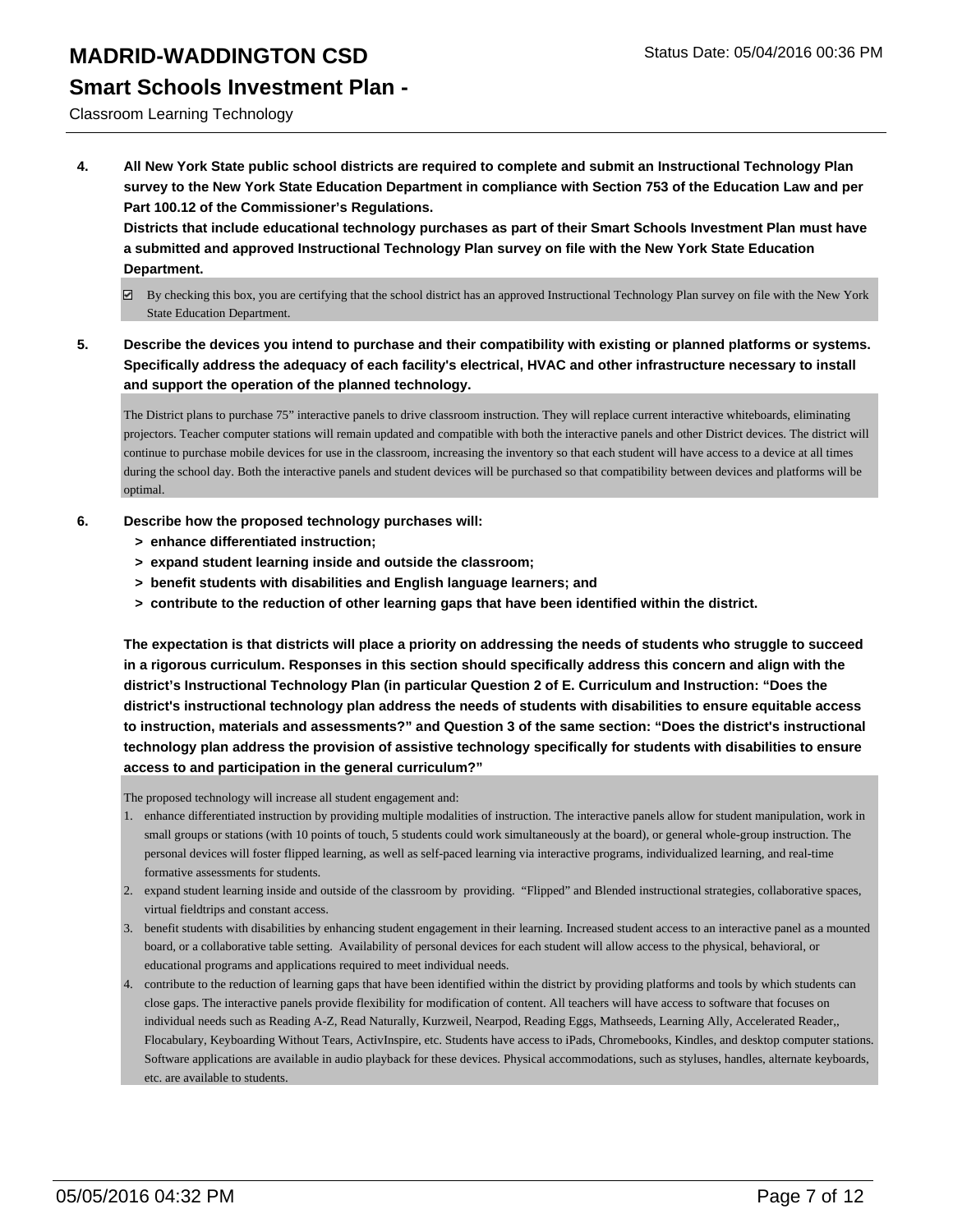#### **Smart Schools Investment Plan -**

Classroom Learning Technology

**7. Where appropriate, briefly describe how the proposed technology purchases will enhance ongoing communication with parents and other stakeholders and help the district facilitate technology-based regional partnerships, including distance learning and other efforts.**

The proposed technology purchases through the Smart Schools Investment Fund will greatly increase the capacity and facilitate utilization of blended learning and differentiation through flipped classrooms, shared classrooms, distance learning, teleconferencing as well as on line classrooms, instruction for home bound students,

**8. Describe the district's plan to provide professional development to ensure that administrators, teachers and staff can employ the technology purchased to enhance instruction successfully.**

**Note: This response should be aligned and expanded upon in accordance with your district's response to Question 1 of F. Professional Development of your Instructional Technology Plan: "Please provide a summary of professional development offered to teachers and staff, for the time period covered by this plan, to support technology to enhance teaching and learning. Please include topics, audience and method of delivery within your summary."**

Substitute Teachers will provide release time for staff before, during and after the school day so that staff may investigate, practice and learn new technologies and their applications. An Instructional Support specialist, NERIC IT Specialists, and 1.6 FTE Teaching Assistants are available to assist in classroom with implementation and effective use of technology in instruction. "Real time" Embedded PD as well as Model Schools, and St. Lawrence-Lewis BOCES workshops will be accessed to learn new technologies. Elementary, Middle School and High School teachers and administrators will utilize NYSCATE attendance to develop turnkey training upon return to District. Staff developed In house trainings are provided as new technologies are introduced.

As per current Professional Development Plan, the District ensures that all teaching staff will have the means to develop the skills and knowledge necessary to meet diverse student population needs. These populations may include, but are not limited to, students with disabilities, English Language Learners, and students from poverty. Access to the online administrative programs, IEP Direct/RTI Direct and School Tool, keeps instructional staff up to date with necessary information about students with an Individual Education Plan, AIS Interventions, or Gifted/Talented program. Differentiated instructional techniques and strategies are required training for all new staff. Staff will be informed and become familiar with all special needs classifications.

Topics of Professional Development training already offered to all instructional staff within the District include but are not limited to: Google Apps such as GMail, Docs, Classroom, Slides, Sheets, YouTube, Sites, forms, extensions, add-ons, etc (8 days of training between 7/14 and 08/27). Trainings on programs such as eDoctrina (08/14), Schooltool (10/14, 08/15), IEP/RTI Direct (07/14, 08/15), Flipped Classrooms (07/14), ActivInspire (monthly), and other district-purchased programs. These trainings occur on Staff Development Days, summer training sessions, as well as before, during, and after school. Our staff members also attend Model Schools workshops, and other regionally offered trainings (through NYSCATE, Google, ISTE, etc.). All workshops are tracked via MyLearningPlan. Madrid-Waddington hosted a Google Camp on August 12, 2015 that included participants from over 15 school districts in the North Country.

- **9. Districts must contact the SUNY/CUNY teacher preparation program that supplies the largest number of the district's new teachers to request advice on innovative uses and best practices at the intersection of pedagogy and educational technology.**
	- $\boxtimes$  By checking this box, you certify that you have contacted the SUNY/CUNY teacher preparation program that supplies the largest number of your new teachers to request advice on these issues.
- **10. A district whose Smart Schools Investment Plan proposes the purchase of technology devices and other hardware must account for nonpublic schools in the district.**

**Are there nonpublic schools within your school district?**

- Yes
- $\boxdot$  No
- **11. Nonpublic Classroom Technology Loan Calculator**

**The Smart Schools Bond Act provides that any Classroom Learning Technology purchases made using Smart Schools funds shall be lent, upon request, to nonpublic schools in the district. However, no school district shall be required to loan technology in amounts greater than the total obtained and spent on technology pursuant to the**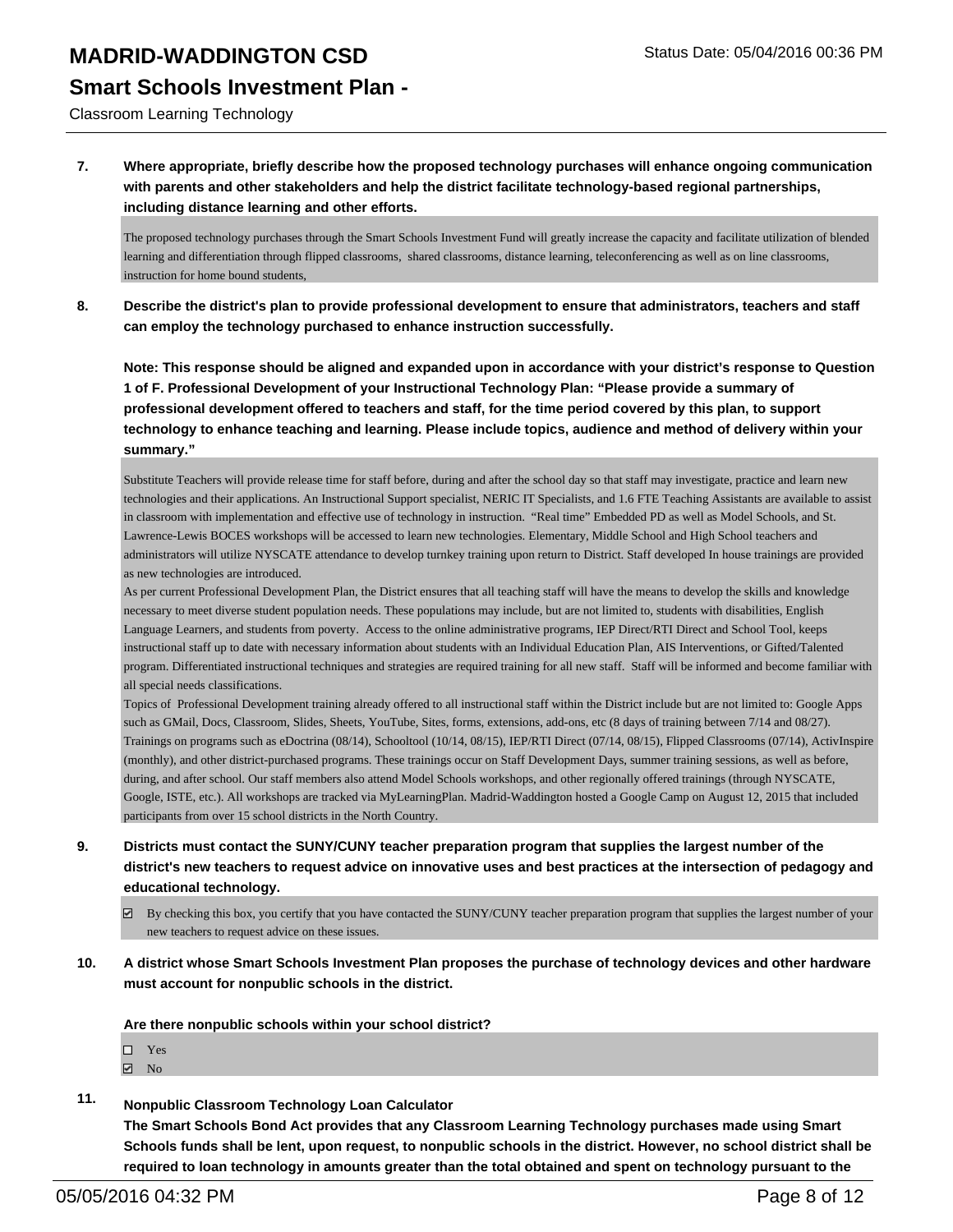# **Smart Schools Investment Plan -**

Classroom Learning Technology

**Smart Schools Bond Act and the value of such loan may not exceed the total of \$250 multiplied by the nonpublic school enrollment in the base year at the time of enactment. See:**

**http://www.p12.nysed.gov/mgtserv/smart\_schools/docs/Smart\_Schools\_Bond\_Act\_Guidance\_04.27.15\_Final.pdf.**

|                                       | 1. Classroom<br>Technology<br>Sub-allocation | 12. Public<br>l Enrollment<br>$(2014-15)$ | 3. Nonpublic<br><b>Enrollment</b><br>$(2014 - 15)$ | 4. Sum of<br>Public and<br>Nonpublic<br>Enrollment                                            | 15. Total Per<br>Pupil Sub-<br>lallocation | 6. Total<br>Nonpublic Loan<br>Amount |
|---------------------------------------|----------------------------------------------|-------------------------------------------|----------------------------------------------------|-----------------------------------------------------------------------------------------------|--------------------------------------------|--------------------------------------|
| Calculated Nonpublic Loan<br>l Amount |                                              |                                           |                                                    | (No Response)   (No Response)   (No Response)   (No Response)   (No Response)   (No Response) |                                            |                                      |

**12. To ensure the sustainability of technology purchases made with Smart Schools funds, districts must demonstrate a long-term plan to maintain and replace technology purchases supported by Smart Schools Bond Act funds. This sustainability plan shall demonstrate a district's capacity to support recurring costs of use that are ineligible for Smart Schools Bond Act funding such as device maintenance, technical support, Internet and wireless fees, maintenance of hotspots, staff professional development, building maintenance and the replacement of incidental items. Further, such a sustainability plan shall include a long-term plan for the replacement of purchased devices and equipment at the end of their useful life with other funding sources.**

 $\boxtimes$  By checking this box, you certify that the district has a sustainability plan as described above.

**13. Districts must ensure that devices purchased with Smart Schools Bond funds will be distributed, prepared for use, maintained and supported appropriately. Districts must maintain detailed device inventories in accordance with generally accepted accounting principles.**

By checking this box, you certify that the district has a distribution and inventory management plan and system in place.

**14. If you are submitting an allocation for Classroom Learning Technology complete this table. Note that the calculated Total at the bottom of the table must equal the Total allocation for this category that you entered in the SSIP Overview overall budget.**

|                          | Sub-Allocation |
|--------------------------|----------------|
| Interactive Whiteboards  | 360,000        |
| Computer Servers         | $\overline{0}$ |
| <b>Desktop Computers</b> | 0              |
| Laptop Computers         | 0              |
| Tablet Computers         | 0              |
| <b>Other Costs</b>       | $\Omega$       |
| Totals:                  | 360,000.00     |

| Select the allowable expenditure | Iltem to be Purchased | Quantity      | Cost per Item | <b>Total Cost</b> |
|----------------------------------|-----------------------|---------------|---------------|-------------------|
| type.                            |                       |               |               |                   |
| Repeat to add another item under |                       |               |               |                   |
| each type.                       |                       |               |               |                   |
| (No Response)                    | (No Response)         | (No Response) | (No Response) | (No Response)     |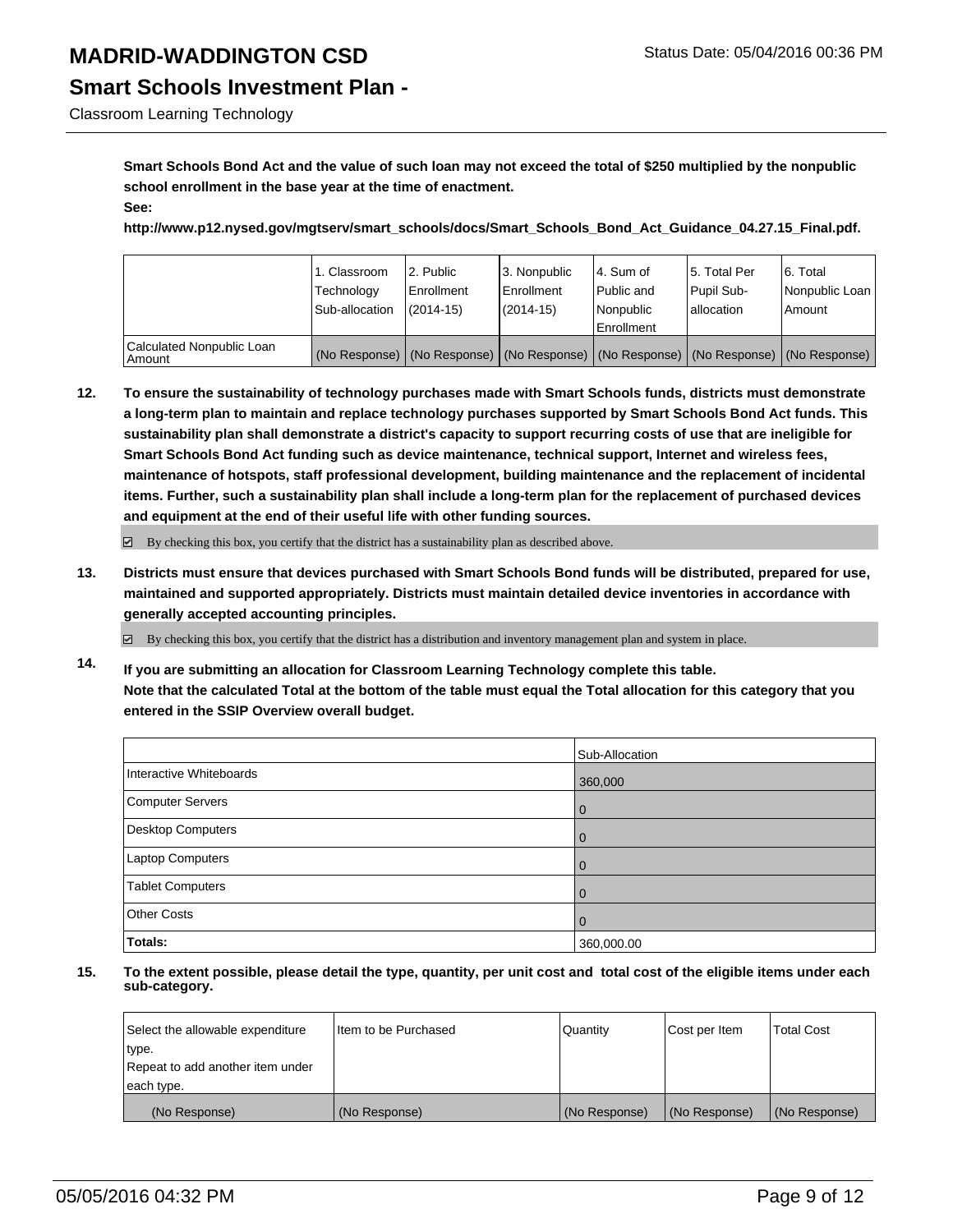#### **Smart Schools Investment Plan -**

Pre-Kindergarten Classrooms

**1. Provide information regarding how and where the district is currently serving pre-kindergarten students and justify the need for additional space with enrollment projections over 3 years.**

(No Response)

- **2. Describe the district's plan to construct, enhance or modernize education facilities to accommodate prekindergarten programs. Such plans must include:**
	- **Specific descriptions of what the district intends to do to each space;**
	- **An affirmation that pre-kindergarten classrooms will contain a minimum of 900 square feet per classroom;**
	- **The number of classrooms involved;**
	- **The approximate construction costs per classroom; and**
	- **Confirmation that the space is district-owned or has a long-term lease that exceeds the probable useful life of the improvements.**

(No Response)

**3. Smart Schools Bond Act funds may only be used for capital construction costs. Describe the type and amount of additional funds that will be required to support ineligible ongoing costs (e.g. instruction, supplies) associated with any additional pre-kindergarten classrooms that the district plans to add.**

(No Response)

**4. All plans and specifications for the erection, repair, enlargement or remodeling of school buildings in any public school district in the State must be reviewed and approved by the Commissioner. Districts that plan capital projects using their Smart Schools Bond Act funds will undergo a Preliminary Review Process by the Office of Facilities Planning.**

| Project Number |  |
|----------------|--|
| (No Response)  |  |

**5. If you have made an allocation for Pre-Kindergarten Classrooms, complete this table. Note that the calculated Total at the bottom of the table must equal the Total allocation for this category that you**

**entered in the SSIP Overview overall budget.**

|                                          | Sub-Allocation |
|------------------------------------------|----------------|
| Construct Pre-K Classrooms               | (No Response)  |
| Enhance/Modernize Educational Facilities | (No Response)  |
| Other Costs                              | (No Response)  |
| Totals:                                  |                |

| Select the allowable expenditure | Item to be purchased | Quantity      | Cost per Item | <b>Total Cost</b> |
|----------------------------------|----------------------|---------------|---------------|-------------------|
| type.                            |                      |               |               |                   |
| Repeat to add another item under |                      |               |               |                   |
| each type.                       |                      |               |               |                   |
| (No Response)                    | (No Response)        | (No Response) | (No Response) | (No Response)     |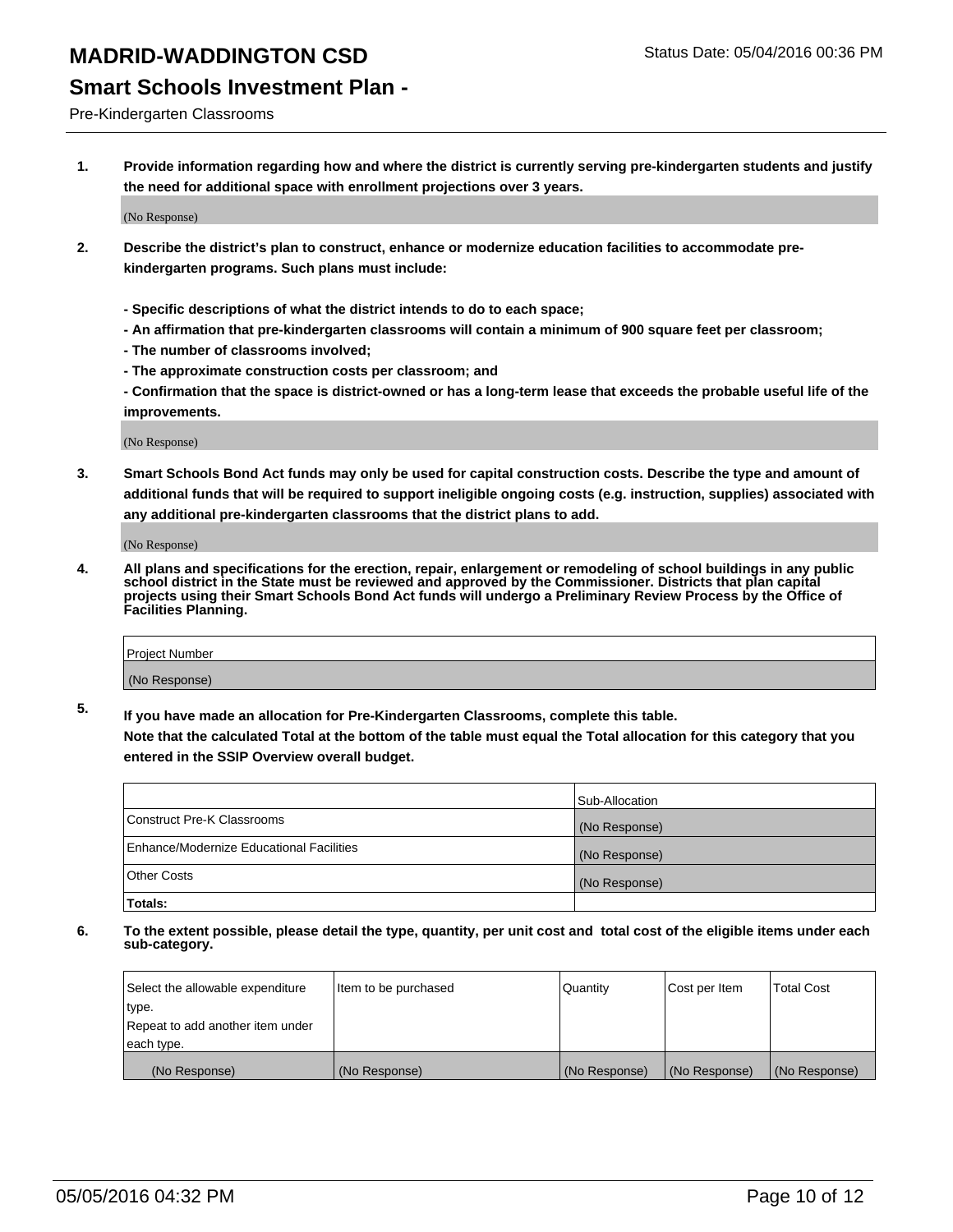#### **Smart Schools Investment Plan -**

Replace Transportable Classrooms

**1. Describe the district's plan to construct, enhance or modernize education facilities to provide high-quality instructional space by replacing transportable classrooms.**

(No Response)

**2. All plans and specifications for the erection, repair, enlargement or remodeling of school buildings in any public school district in the State must be reviewed and approved by the Commissioner. Districts that plan capital projects using their Smart Schools Bond Act funds will undergo a Preliminary Review Process by the Office of Facilities Planning.**

| Project Number |  |
|----------------|--|
| (No Response)  |  |

**3. For large projects that seek to blend Smart Schools Bond Act dollars with other funds, please note that Smart Schools Bond Act funds can be allocated on a pro rata basis depending on the number of new classrooms built that directly replace transportable classroom units.**

**If a district seeks to blend Smart Schools Bond Act dollars with other funds describe below what other funds are being used and what portion of the money will be Smart Schools Bond Act funds.**

(No Response)

**4. If you have made an allocation for Replace Transportable Classrooms, complete this table. Note that the calculated Total at the bottom of the table must equal the Total allocation for this category that you entered in the SSIP Overview overall budget.**

|                                                | Sub-Allocation |
|------------------------------------------------|----------------|
| Construct New Instructional Space              | (No Response)  |
| Enhance/Modernize Existing Instructional Space | (No Response)  |
| <b>Other Costs</b>                             | (No Response)  |
| Totals:                                        |                |

| Select the allowable expenditure | Item to be purchased | Quantity      | Cost per Item | <b>Total Cost</b> |
|----------------------------------|----------------------|---------------|---------------|-------------------|
| type.                            |                      |               |               |                   |
| Repeat to add another item under |                      |               |               |                   |
| each type.                       |                      |               |               |                   |
| (No Response)                    | (No Response)        | (No Response) | (No Response) | (No Response)     |